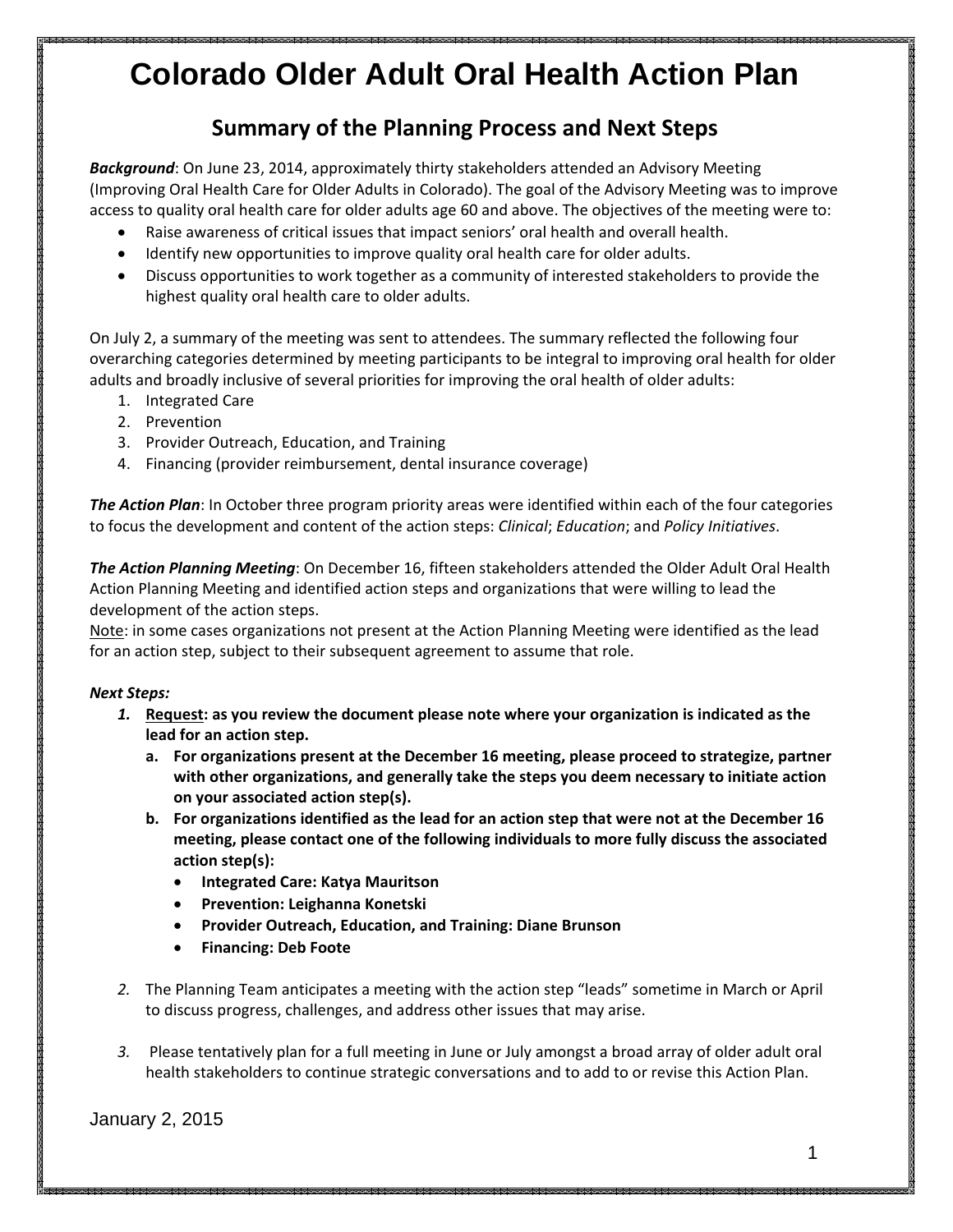*The Planning Team*: special thanks to members of the Older Adult Oral Health Planning Team, who have been working on this project since April, 2014:

- Katya Mauritson, DMD, MPH(c), Dental Director, Oral Health Program Manager, Colorado Dept. of Public Health and Environment; [katya.mauritson@state.co.us;](mailto:katya.mauritson@state.co.us) 303-692-2569
- Diane Brunson, RDH, MPH, Director of Public Health and Community Outreach, University of Colorado School of Dental Medicine; [diane.brunson@ucdenver.edu;](mailto:diane.brunson@ucdenver.edu) 303-724-2239
- Deb Foote, MPA, Executive Director, Oral Health Colorado; 303-258-3339; [deborah@oralhealthcolorado.org](mailto:deborah@oralhealthcolorado.org)
- Leighanna Konetski, RDN, Nutritionist, State Unit on Aging, Colorado Department of Human Services; [leighanna.konetski@state.co.us](mailto:leighanna.konetski@state.co.us) ; 303.866.3056
- Melissa Bosworth, MHA, Director of Workforce and Outreach, Colorado Rural Health Center; [mb@coruralhealth.org;](mailto:mb@coruralhealth.org) 720.248.2750
- Deb Astroth, RDH, Colorado Dental Hygienists' Association; [dbastroth@gmail.com;](mailto:dbastroth@gmail.com)
- Colleen Lampron, MPH, Colleen Lampron Consulting; [colleenlampron@gmail.com;](mailto:colleenlampron@gmail.com) 720-838-7739

#### **Glossary of Organizations and Acronyms:** ("present" denotes that a representative of the organization

attended the December 16 meeting) AHEC: Area Health Education Center CCF: Caring for Colorado Foundation CAFP: Colorado Academy of Family Physicians (present) CAPA: Colorado Academy of Physician Assistants (present) CCHN: Colorado Community Health Network CDA: Colorado Dental Association (present) CDHA: Colorado Dental Hygienists' Association (present) CDHS: Colorado Department of Human Services, State Aging Unit (present) CDPHE: Colorado Department of Public Health and Environment (present) CHCA: Colorado Health Care Association CHI: Colorado Health Institute CNA: Colorado Nurses Association CRHC: Colorado Rural Health Center (present) DDFCO: Delta Dental of Colorado Foundation DentaQuest: (present) DORA: Department of Regulatory Agencies (present) HCPF: Colorado Department of Health Care Policy and Financing (present) NGA: National Governors Association OAP: Old Age Pension OED: Colorado Office of Economic Development OHCO: Oral Health Colorado (present)

RCCO: Regional Care Collaborative Organization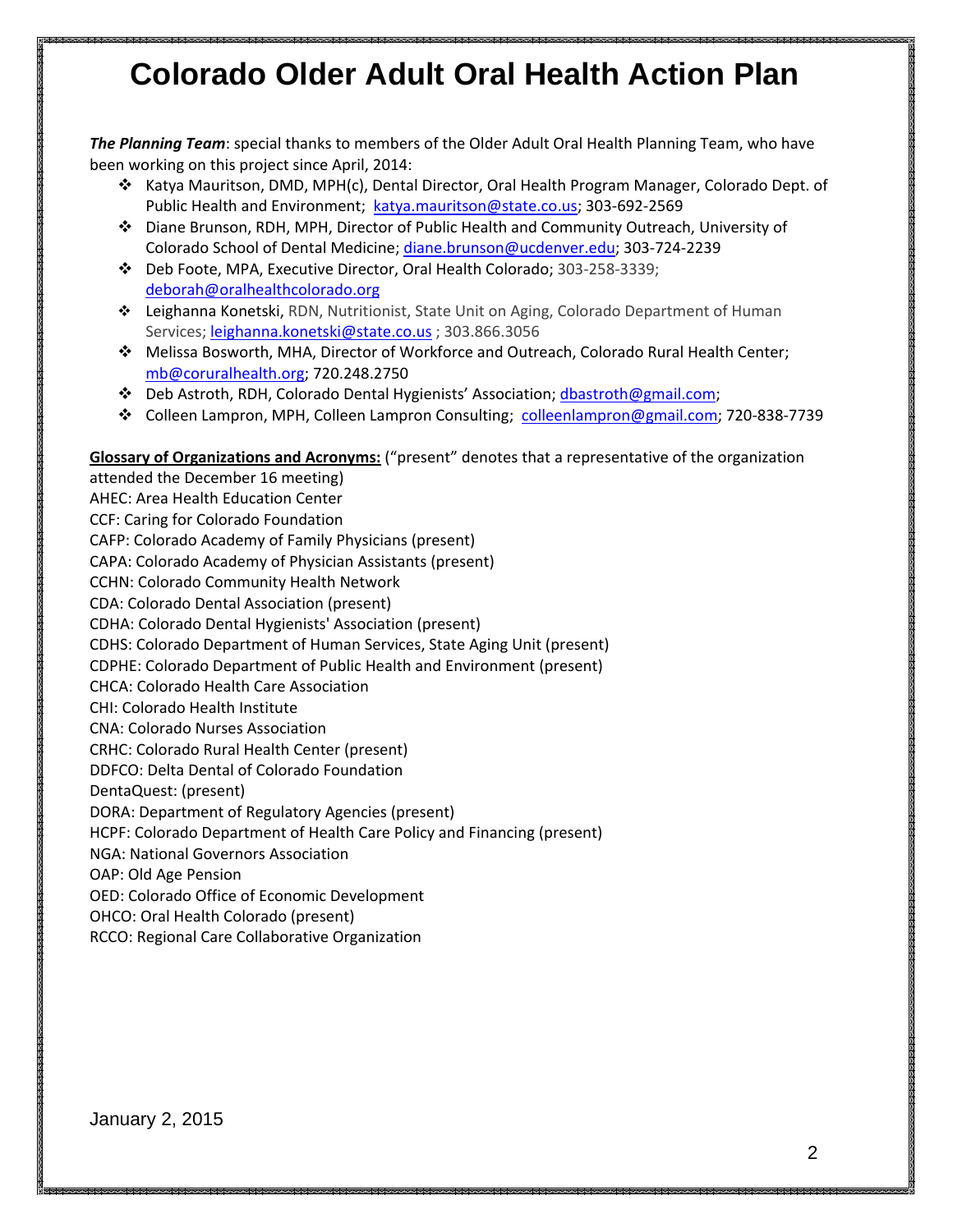### **The Action Plan**

### **INTEGRATED CARE**

*Goal: To provide Colorado seniors with "one health" care where oral health is considered part of overall health.* A. *Clinical co-location of oral*  B. *Education* – primary care C. *Policy initiatives* – current and

| A. Chritical co-location of oral | D. | <b>Equivation –</b> primary care | <b>POIICY INITIATIVES - CUITENT AND</b> |
|----------------------------------|----|----------------------------------|-----------------------------------------|
| health and primary care          |    | providers ensuring oral          | future efforts to integrate oral        |
| services for seniors - the co-   |    | health referrals and             | health into primary care                |
| location of dental and medical   |    | coordination. Education of       | through grants, initiatives, and        |
| services and "integrating" oral  |    | PCPs on importance of oral       | legislation that may assist             |
| health services "into" primary   |    | health and relationship to       | seniors. Future data collection         |
| care.                            |    | systemic health of seniors,      | efforts through All Payer Claims        |
|                                  |    | and how to perform oral          | Database (APCD) linking chronic         |
|                                  |    | disease risk assessments.        | disease outcomes codes (such            |
|                                  |    |                                  | as emergency department or              |
|                                  |    |                                  | hospitalizations for diabetic           |
|                                  |    |                                  | crises) and utilization of dental       |
|                                  |    |                                  | codes.                                  |

### **Initial action step developed in October and refined on December 16 2014:**

**1.** Co-locate dental hygienists in geriatric and family practices. **Responsible Entity/Organizations:** CDA and CDHA lead with DDFCO and other foundations

### **Action items developed on December 16:**

1. Identify one agency to coordinate data ensuring everyone is using the same metrics to measure success.

### **Responsible Entity/Organizations:**

CDPHE lead with DORA, HCPF, OHCO, CHI

2. Support implementation of the virtual dental home (including a tele-dentistry component), such as hygienist practice act expansion to include interim therapeutic restorations (future action steps will be determined based on an RFA).

### **Responsible Entity/Organizations:**

Caring for Colorado Foundation leads with DORA, CDA, CDHA, OHCO

- 3. Provide education/awareness/training materials to providers and insurers regarding the importance of oral health to overall health, specifically to older adults.
	- a. Start with Regional Care Collaborative Organizations (RCCOs) and other primary care providers, especially in high-need populations, and provide resource lists/referrals to dental homes. (HCPF/DentaQuest)
	- b. Get providers and insurers to understand the lack of dental insurance and issues facing older adults. (CDA, CDHA, CDPHE)
	- c. Tap in to Colorado's recently awarded State Innovation Model grant awarded by the federal Centers for Medicare and Medicaid Services. Train local implementation teams on the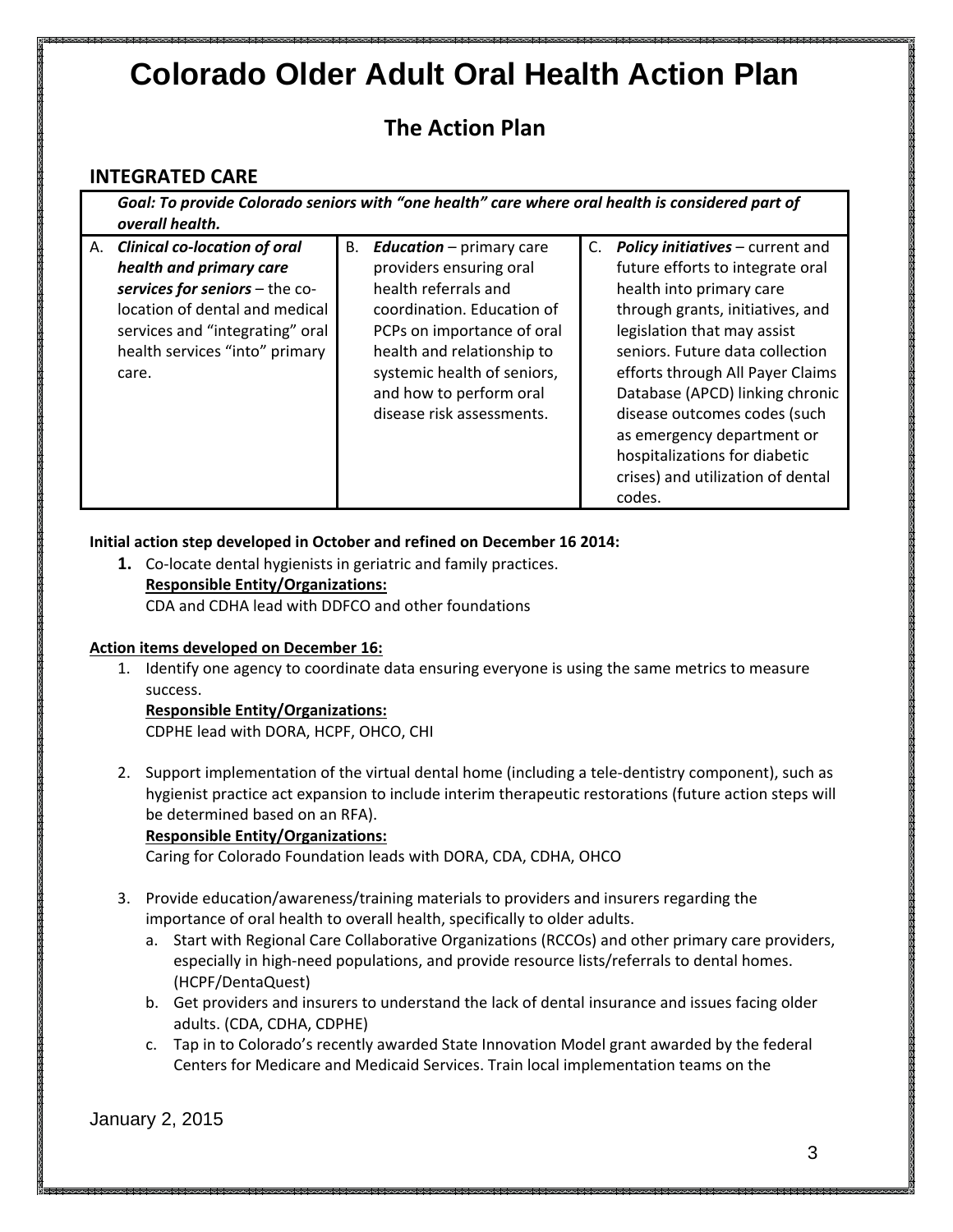importance of oral health and the link to mental health (e.g., behaviors, medications causing dry mouth, etc.) (HCPF, CDPHE)

### **Responsible Entity/Organizations:**

(as indicated above in parentheses)

4. Seek opportunities to deliver dental services via community-based organizations serving older adults, such as long-term care facilities, assisted living, home health agencies, congregate meal sites, and in geriatricians' offices or family practices serving older adults (look at colocation, InnovAge, independent hygiene practices, mobile private and non-profit dental practices). **Responsible Entity/Organizations:**

CDA and CDHA lead with CDPHE Long Term Care, community partners, Virtual Dental Home/Caring for Colorado, HCPF/DentaQuest, various Foundations

5. Find best practices of integrated care models and disseminate to others. **Responsible Entity/Organizations:**

CDA and CDHA lead with DDFCO, Kaiser NW, Colorado Coalition for the Homeless, CCHN/ClinicNet/ CRHC

### **PREVENTION**

*Goal: Focus on prevention of oral disease in the senior population that is increasingly retaining natural teeth.*

| А. | Clinical preventive services -<br>includes prophylaxis, fluoride<br>varnish, perio maintenance,<br>and education. | В. | <b>Education</b> – senior oral<br>disease risk assessment by<br>primary care providers.<br>Education of case managers,<br>health navigators, registered<br>dietitians, nursing staffs of<br>nursing homes, home health<br>nurses and staff, congregate<br>meal sites, assisted living,<br>senior meal services (i.e.,<br>Meals on Wheels and Family<br>Caregiver programs). |  | C. Policy Initiatives - current<br>and potential initiatives to<br>increase seniors' access to<br>prevention; establish and<br>maintain a dental home.<br>Ensure availability of low-cost<br>dental insurance that includes<br>preventive services (fluoride<br>varnish, etc.). |
|----|-------------------------------------------------------------------------------------------------------------------|----|-----------------------------------------------------------------------------------------------------------------------------------------------------------------------------------------------------------------------------------------------------------------------------------------------------------------------------------------------------------------------------|--|---------------------------------------------------------------------------------------------------------------------------------------------------------------------------------------------------------------------------------------------------------------------------------|
|----|-------------------------------------------------------------------------------------------------------------------|----|-----------------------------------------------------------------------------------------------------------------------------------------------------------------------------------------------------------------------------------------------------------------------------------------------------------------------------------------------------------------------------|--|---------------------------------------------------------------------------------------------------------------------------------------------------------------------------------------------------------------------------------------------------------------------------------|

**Initial action step & measures of evaluation developed in October and refined on December 16, 2014:**

**1.** Train Home Health Agencies Nurses and staff, Meals on Wheels volunteers, Registered Dietitians, and Program Coordinators to ask about oral health and provide education/toothbrush; encourage drinking tap water (*Evaluation: Training curriculum, # of volunteers trained, # of seniors served*) **Responsible Entity/Organizations:**

CDHS (Lead) in partnership with other entities

#### **Action items developed on December 16:**

- 1. Provide opportunities for dentists and hygienists to become more comfortable serving seniors:
	- a. Convene a Summit between aging/geriatric medicine/dental school/CDHA/CDA regarding success models for treating geriatrics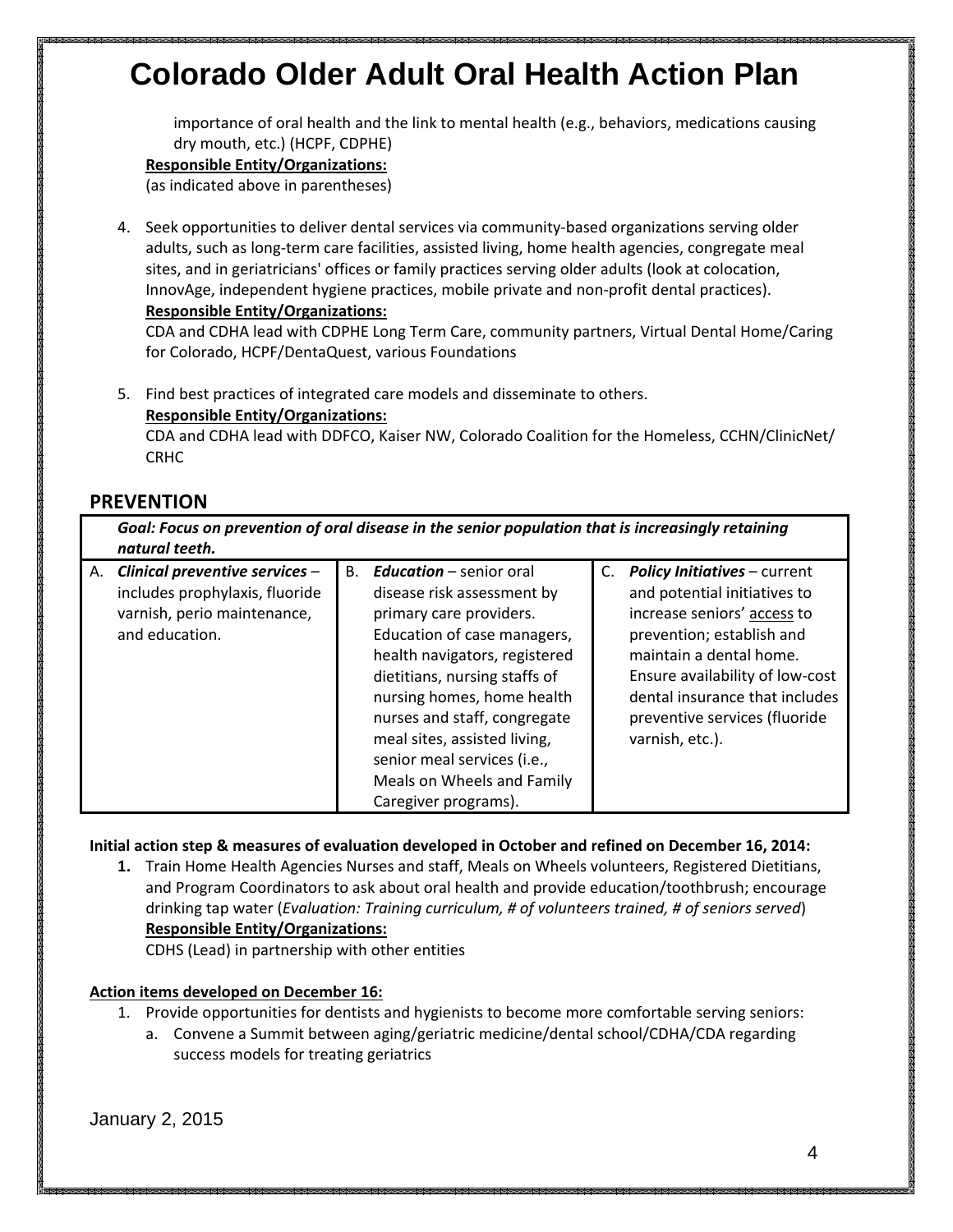b. Develop a unified voice, messaging and resources with and for the dental community, and for non-oral health professionals

c. Provide continuing education for serving older adults **Responsible Entity/Organizations:** CDA and CDHA lead

- 2. Provide CHCA training for long-term care providers (i.e., mouth care without a battle) **Responsible Entity/Organizations:** CHCA, CDA, and The Legal Center (Lead); CDHA, CDPHE (Supporting)
- 3. Colorado Medical Director Association: provide oral health training; ombudsman training/oral health concerns *(this action item is already underway)* **Responsible Entity/Organizations:**

The Legal Center (Lead); CDHA, CDA, CDPHE, CDHS State Unit on Aging

- 4. Support the following policy initiatives:
	- a. The inclusion of oral health issues and considerations in nursing facility/assisted living rules and regulations for health facilities.

#### **Responsible Entity/Organizations:**

OHCO to convene a workgroup (Lead), The Legal Center, CDHA, CDA, CDHS

b. The inclusion of oral health issues and considerations in personal care training **Responsible Entity/Organizations:** CDHS

C. Update personal care rules and requirements to include oral health considerations in caregiver services and personal care training (for older Americans and state funds for services)

**Responsible Entity/Organizations:**

CDHS

### **PROVIDER OUTREACH, EDUCATION, TRAINING**

| population.                                                                                                                                                                                        | Goal: Increase the number of health care providers comfortable and able to serve the senior                                                                                                                                                                     |                                                                                                                                                                                                                                                                                                                                                                        |  |  |  |
|----------------------------------------------------------------------------------------------------------------------------------------------------------------------------------------------------|-----------------------------------------------------------------------------------------------------------------------------------------------------------------------------------------------------------------------------------------------------------------|------------------------------------------------------------------------------------------------------------------------------------------------------------------------------------------------------------------------------------------------------------------------------------------------------------------------------------------------------------------------|--|--|--|
| <b>Clinical</b> – provide clinical<br>А.<br>training to dental providers<br>on unique oral health aspects<br>of aging; behavior<br>management in long-term<br>care; accommodating<br>disabilities. | <b>Education</b> – oral health<br>B.<br>education and outreach to<br>under-served communities.<br>Education and training for<br>dental and medical providers<br>on overall health best<br>practices for older adults<br>(ECHO). Provide CME and CDE<br>credits. | C. Policy Initiatives - utilize oral<br>health surveillance, data<br>collection on oral health<br>status of seniors (Basic<br>Screening Survey, Behavioral<br>Risk factor Surveillance<br>System (BRFSS), Colorado<br><b>Community Assessment</b><br><b>Survey of Older Adults</b><br>(CASOA), Emergency<br>Department utilization, HCPF<br>and APCD data as basis for |  |  |  |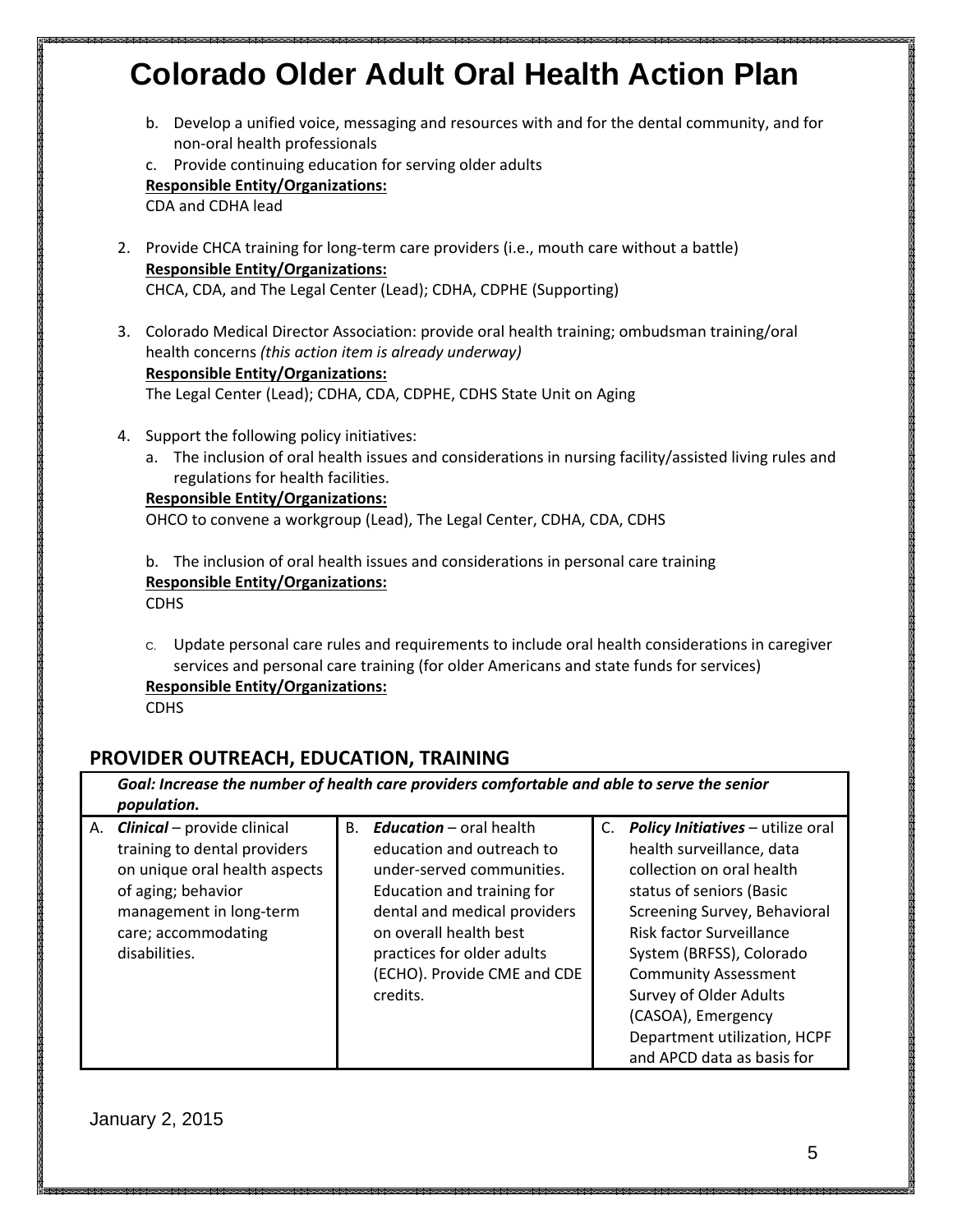policy.

#### **Action items developed on December 16:**

- 1. Train medical providers in oral health:
	- a. Provide continuing education for serving older adults (Lead: AHEC, CAFP)
	- b. Offer on-demand webinars for medical providers, and consider using the existing Smile for Life geriatric oral health curriculum (CAFP and AHEC)
	- c. Create opportunities for family practice physicians to conduct peer-to-peer mentoring regarding older adult oral health (CAFP and AHEC)
	- d. Provide opportunities for inter-professional education regarding older adult oral health (University of Colorado School of Dental Medicine and AHEC)

#### **Responsible Entity/Organizations:**

(as indicated above in parentheses)

- 2. Raise awareness and collaboration among CDA, CDHA, CAFP, CNA, and CAPA about how to improve (increase access to) oral health for older adults:
	- a. Establish communications and share resources, e.g., distribute oral health information via newsletters, magazines, etc. (CDA/CDHA/CAFP/CNA/CAPA)
	- b. Provide speakers for CAFP annual conference (CAFP)
	- c. Share claims data and lessons learned from first year of adult Medicaid benefit (HCPF, DentaQuest)
	- d. Initiate a dialogue between CDA and CAFP at the leadership level regarding opportunities for dental and medical communities to coordinate and collaborate on older adult oral health issues (CDA, CAFP)

#### **Responsible Entity/Organizations:**

(as indicated above in parentheses)

- 3. Offer provider training, provide workforce development, and address workforce shortages:
	- a. Support the loan repayment decision item in the Long Bill (OHCO)
	- b. Confirm oral health as part of the National Governor's Association health care workforce policy academy (DORA)
	- c. Increase awareness of the economic impact of dental care at the local level and as a means to engage in oral health workforce planning and development activities (HCPF, AHEC, OED)
	- d. Create a system of professional support for providers starting in dental school regarding taking care of, and giving back to the older adult population, with an emphasis on the unique treatment needs of older adults, access issues traditionally encountered by this population, and the opportunities and advantages of working in integrated teams in different practice settings to more effectively address older adult oral health needs (University of Colorado School of Dental Medicine)

#### **Responsible Entity/Organizations:**

(as indicated above in parentheses)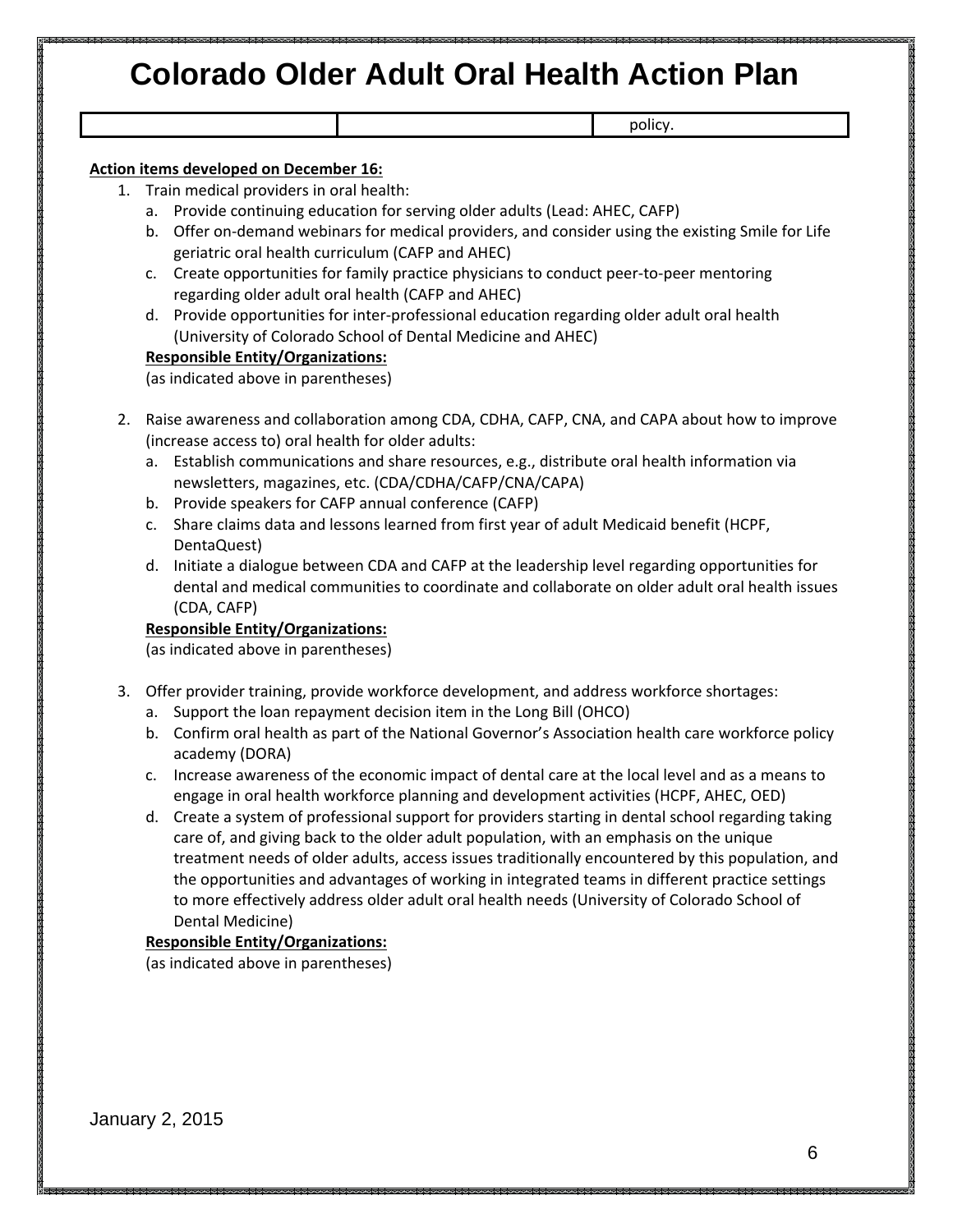### **FINANCING (PROVIDER REIMBURSEMENT, DENTAL INSURANCE COVERAGE)**

*Goal: Ensure optimal funding of senior oral health services to meet the needs of an increasing population.*

| A. <b>Clinical</b> – encourage/increase<br>number of dental providers<br>serving the senior population,<br>especially those serving the<br>low-income senior<br>population. | <b>B.</b> | <b>Education</b> – mechanisms of<br>financing oral health care<br>(Title IIIB, Title IIID, and State<br>Funds for Senior Services;<br>PETI, Medicaid, Medicare<br>Advantage Plans for dental | C. <b>Policy</b> – ensure adequate<br>funding and expansion of<br>eligibility for senior oral<br>health insurance coverage. |
|-----------------------------------------------------------------------------------------------------------------------------------------------------------------------------|-----------|----------------------------------------------------------------------------------------------------------------------------------------------------------------------------------------------|-----------------------------------------------------------------------------------------------------------------------------|
|                                                                                                                                                                             |           | and primary care providers.                                                                                                                                                                  |                                                                                                                             |

### **Action items developed on December 16, 2014:**

- **1.** Align state rules, regulations and law to support the virtual dental home. **Responsible Entity/Organizations:** OHCO, HCPF
- **2.** Educate the legislature to maintain funding for adult Medicaid. **Responsible Entity/Organizations:** OHCO, HCPF/stakeholders, CDA
- **3.** Work with CDA and CDHA to recommend reimbursement from all payers to independent Registered Dental Hygienists.

**Responsible Entity/Organizations:** CDA and CDHA